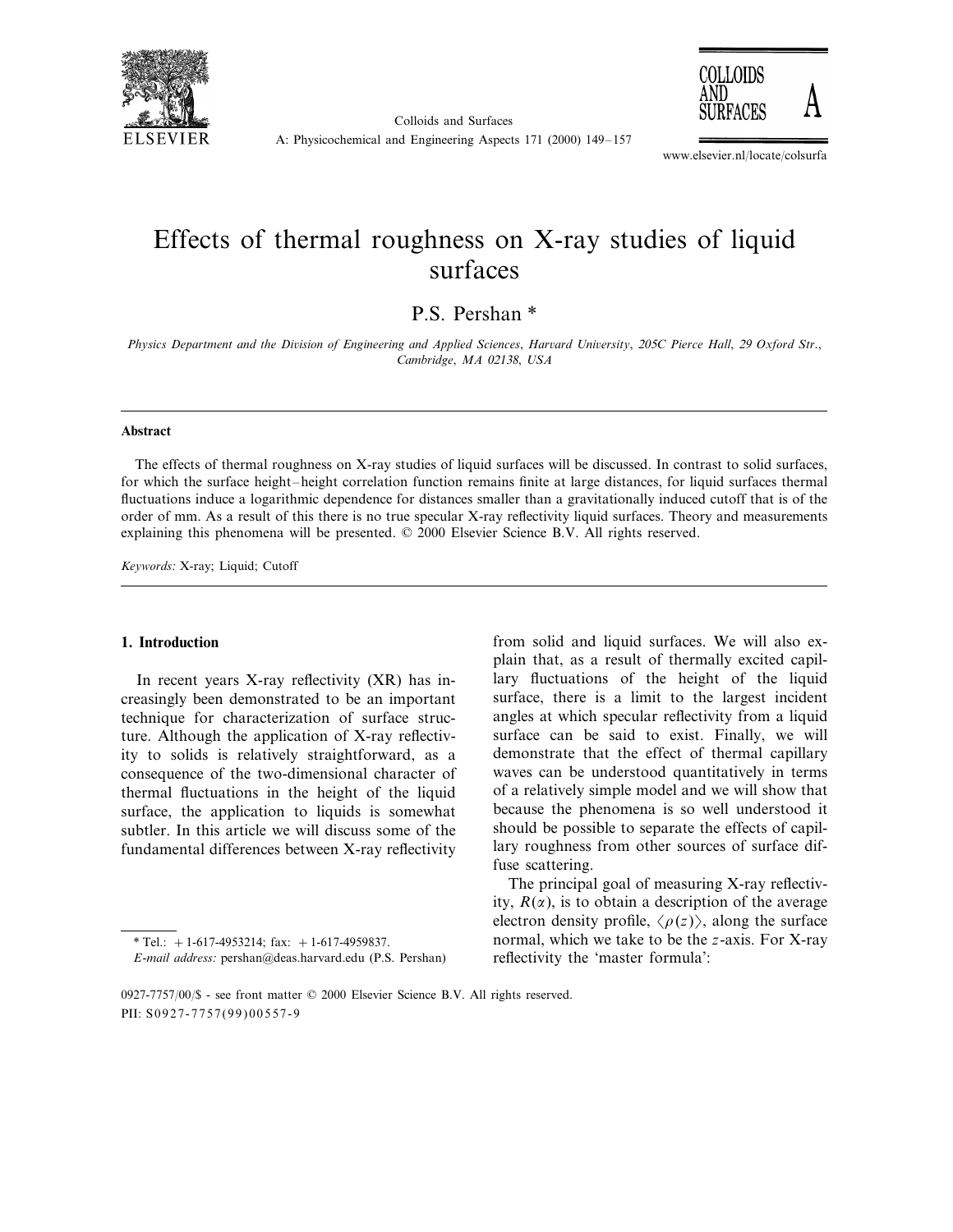$$
R(\alpha) \approx R_{\rm F}(\alpha) \left| \frac{1}{\rho_e(\infty)} \int_{-\infty}^{\infty} dz \frac{d \langle \rho_e(z) \rangle}{dz} \exp \left[ iQ_z z \right] \right|^2
$$
  

$$
\equiv R_{\rm F}(\alpha) |\Phi(Q_z)|^2 \tag{1}
$$

that relates  $R(\alpha)$  to  $\langle \rho(z) \rangle$  was originally proposed by Als-Nielsen and the author in order to model the electron density profile associated with smectic order that is induced by the free surface of a liquid nematic crystal [1,2]. In this expression  $R_F(\alpha)$  is the theoretical Fresnel reflectivity for X-rays incident at an angle  $\alpha$  to an ideal flat abrupt interface between vacuum (or low density vapor) and a bulk phase with the average electron density,  $\rho_c(\infty)$ , of the bulk material. Although only an approximation this expression for  $R(\alpha)$  is accurate so long as  $\alpha \gg \alpha_c \equiv [\rho_e(\infty) r_e \lambda^2/\pi]^{1/2}$ where  $\alpha_c$  is the critical angle for total external reflection. When the inequality does not hold  $\alpha$ must be corrected to account for refraction effects on passing from the low density vapor into the material. The quantity  $\Phi(Q_z)$  defined by Eq. (1) is the local structure factor of the surface. For Xrays of wavelength  $\lambda$  and  $\alpha \geq 5\alpha_c$  the wavevector transfer along the surface normal is, as indicated in Fig. 1,  $Q_z = (4\pi/\lambda) \sin(\alpha)$ . In view of the fact that all information on the phase is lost on taking the absolute value of the integral in Eq. (1) it is not possible to formally invert  $\Phi(Q_z)$  to extract a unique  $\langle \rho(z) \rangle$  from a measured *R*( $\alpha$ ) [3]. On the other hand if one has a reasonable idea of the principal physical features of the surface it is



Fig. 1. Kinematics of X-ray scattering from liquid surfaces. Synchrotron radiation of wavelength  $\lambda$  is incident at an angle  $\alpha$  within the *y*–*z* plane to the *x*–*y* plane of the surface. The detector is positioned to probe angles  $\beta$  to the surface and  $\theta$  to the  $y-z$  plane of incidence.

## **2. Scattering from solid surfaces**

The physical property that most makes X-ray reflectivity a simple tool for a flat solid surfaces is the fact that the characteristic length for correlations in the normal displacement of the surface height,  $h(\mathbf{r}_{xy})$ , at points  $\mathbf{r}_{xy} \equiv \{x, y\}$  and  $\mathbf{r}'_{xy} =$  ${x', y'}$  is of sufficiently short range that for separations larger than some microscopic correlation length the mean square difference in height between two points  $\mathbf{r}_{xy}$  and  $\mathbf{r}'_{xy}$   $\langle [h(\mathbf{r}_{xy}) - h(\mathbf{r}'_{xy})]^2 \rangle$ , becomes independent of  $|\mathbf{r}_{xy} - \mathbf{r}'_{xy}|$ . This is both the necessary and sufficient condition for validity of the elementary Fresnel reflection law (i.e. the incident and reflected angles are equal and in the same plane). This can be derived formally by considering an approximate expression for the differential cross section for scattering of an X-ray of wavelength  $\lambda$  incident on a surface at angle  $\alpha$ 

$$
\frac{d\sigma}{d\Omega} \approx \frac{A_0}{\sin(\alpha)} \left( \frac{e^2 \rho_e(\infty)}{4\pi m_e c^2} \right)
$$
  
 
$$
\times \frac{|\Phi(Q_z)|^2}{Q_z^2} \int_{|\mathbf{r}_{xy}| > \xi} d^2 \mathbf{r}_{xy} \langle e^{i Q_z [h(\mathbf{r}_{xy}) - h(0)]} \rangle
$$
  
 
$$
\times e^{i Q_{xy} \mathbf{r}_{xy}}
$$
 (2)

where  $\{e, m_e\}$  are the electron  $\{\text{charge, mass}\},\$  $\rho_e(\infty)$  is the electron density of the bulk, and  $A_0$ is the cross sectional area of the incident beam. Assuming that the statistical distribution of  ${h(\mathbf{r}_{xy})}$  obeys Gaussian statistics such that  $\langle [h(\mathbf{r}_{xy}) - h(0)]^2 \rangle$  approaches a finite value  $2\langle h(0)^2 \rangle$  as  $|\mathbf{r}_{xy}| \to \infty$  one can demonstrate that the effect of the height variations on the reflectivity is similar to the Debye–Waller effect that thermal phonons have on Bragg reflection from a 3D crystalline lattice:

$$
\frac{d\sigma}{d\Omega} \approx \frac{A_0}{\sin(\alpha)} \left[ \frac{e^2 \rho_e(\infty)}{4\pi m_e c^2} \right]^2
$$
  

$$
\frac{|\Phi(Q_z)|^2}{Q_z^2} e^{-Q_z^2 \langle h(0) \rangle^2} 4\pi^2 \delta^2 (\mathbf{Q}_{xy})
$$
 (3)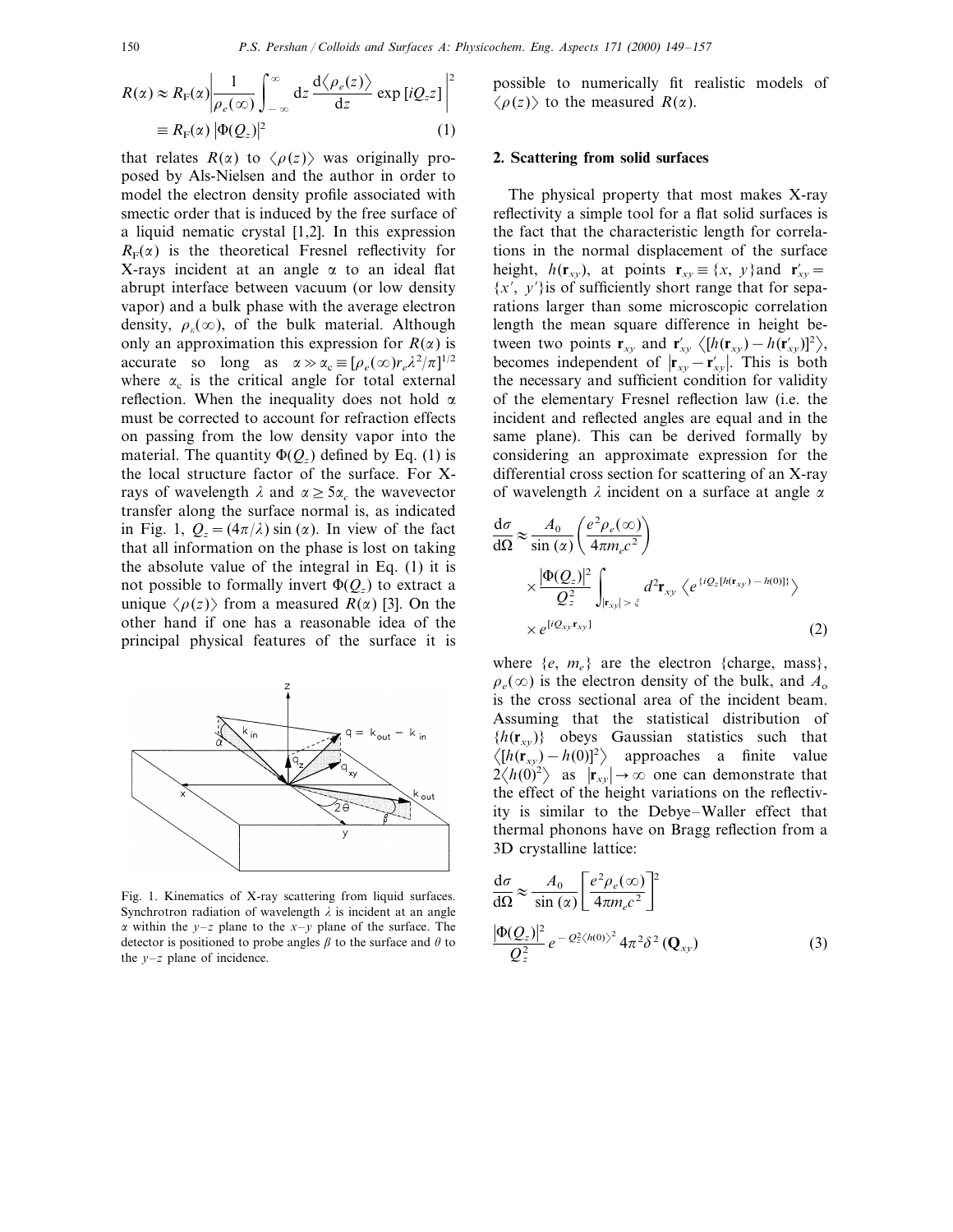In this  $\mathbf{Q}_{xy} = \{Q_x, Q_y\}$  is the projection of the wavevector transfer into the  $x-y$  surface plane:

$$
Q_x = (2\pi/\lambda)\cos(\beta)\sin(2\theta)
$$
  
\n
$$
Q_y = (2\pi/\lambda)(\cos(\alpha) - \cos(\beta)\cos(2\theta))
$$
\n(4)

and  $\delta^2(\mathbf{Q}_{xy}) = \delta(Q_x)\delta(Q_y)$  is a two-dimensional delta-function. The condition that  $\{Q_x, Q_y\} = 0$  is equivalent to the requirement of the Fresnel law of reflection that  $\alpha = \beta$  and  $\theta = 0$ . The local surface structure factor,  $\Phi(Q_z)$  is defined in terms of an electron density profile  $\langle \rho_e(z) \rangle$ , that is averaged over a microscopic area parallel to the plane of the surface. Averaging is necessary since roughness on an atomic length scale due to fluctuations in atomic positions can not be distinguished from the roughness due to the atomic size.

The essential role of  $\delta^2(\mathbf{Q}_{xy})$  in the cross section (Eq. (3)), is to provide a tool for distinguishing between scattering from the bulk liquid and the surface. To be able to do this it is necessary for the resolution length of the spectrometer to be large in comparison with the correlation lengths  $\xi$ , for bulk sources of scattering. For example, if the detector is at a distance *L* from the sample with a defining aperture that has half widths  $\Delta w_x \times \Delta w_y$ , the angular resolution  $\Delta \theta \times \Delta \beta \approx$  $(\Delta w_x/L) \times (\Delta w_y/L)$  corresponds to wavevector resolution  $\Delta Q_x \times \Delta Q_y \approx \{(2\pi/\lambda)\Delta\theta, (2\pi/\lambda)\sin\theta\}$  $(\beta) \Delta \beta$ . Assuming that  $(2\pi/\lambda)\Delta \theta < 1/\xi$ , if  $\theta$  is scanned across the specular condition the measured intensity will consist of a sharp reflectivity peak with a resolution limited width, superposed on top of a slowly varying background intensity due to bulk diffuse scattering. As can be seen from Eq. (3), surface roughness will reduce the intensity of the specular reflectivity peak by  $\exp[-Q_z^2 \langle h(0)^2 \rangle]$  but it will not effect the width of the peak. The specular signal is the difference between the intensity measured at the specular condition  $(\theta = 0)$  and the intensity measured at some small, but finite  $\theta$  outside of the detector resolution.

As will be discussed in the following section, liquid surfaces differ from solids in that thermal excitation of surface capillary waves induce a logarithmic dependence to the height–height correlations,  $\langle h(\mathbf{r}_{xy}) - h(\mathbf{r}'_{xy})|^2 > \sim \ln(|\mathbf{r}_{xy} - \mathbf{r}'_{xy}|)$  [4].

The purpose of this paper is to discuss the implications of this complication for the study of reflectivity from liquid surfaces.

# **3. Scattering from liquid surfaces**

The constraints on atomic positions associated with the crystalline structure of solids, and which serve to keep the facets on solid surface flat on an atomic scale, are absent for fluids. As a result the two-dimensional energy density associated with fluctuations in the height of a liquid surface has the form:

$$
U = \frac{1}{2} g \rho_M h \left( \mathbf{r}_{xy} \right)^2 + \frac{\gamma}{2} \left\{ \left( \frac{\partial h(\mathbf{r}_{xy})}{\partial y} \right)^2 + \left( \frac{\partial h(\mathbf{r}_{xy})}{\partial y} \right)^2 \right\}
$$
(5)

where  $\rho_M$  is the mass density and  $\gamma$  is the surface tension of the liquid. In the same way that the Debye wavevector is introduced in the phonon theory of solids to limit the number of modes in a crystal to a number of the order of the number of atoms, it is natural to limit the maximum wavevector for surface capillary waves to a value *Q*max that is of the order of the reciprocal of the interatomic distance [5,6]. One can show that this form of the energy density implies that the thermal equilibrium height–height correlation function has the form:

$$
\langle [h(\mathbf{r}_{xy}) - h(\mathbf{r}'_{xy})]^2 \rangle \approx \frac{k_B T}{\pi \gamma} \ln \left( \frac{1}{Q_{\text{max}} |\mathbf{r}_{xy} - \mathbf{r}'_{xy}|} \right) \tag{6}
$$

for separation distances  $\sqrt{\gamma/g\rho_M}$  (mm)  $\gg$   $\mathbf{r}_{xy}$  –  $\mathbf{r}'_{xy} \geq 1/Q_{\text{max}}$  (Å). As a result of the logarithmic height correlations of liquid surfaces, the product of the Debye–Waller like term and the  $\delta^2(\mathbf{Q}_{xy})$ term in the differential cross section (Eq. (3)) for a solid surface is replaced by an algebraic form with a cusp like singularity centered at:  $Q_{xy} =$  ${Q_x, Q_y} = 0.$ 

$$
\frac{d\sigma}{d\Omega} \approx \frac{A_o}{\sin(\alpha)} \left(\frac{e^2 \rho_e(\infty)}{m_e c^2}\right)^2 \left(\frac{k_B T}{\gamma}\right) \frac{1}{Q_{xy}^2} \left(\frac{Q_{xy}}{Q_{\text{max}}}\right)^{\eta} \tag{7}
$$

where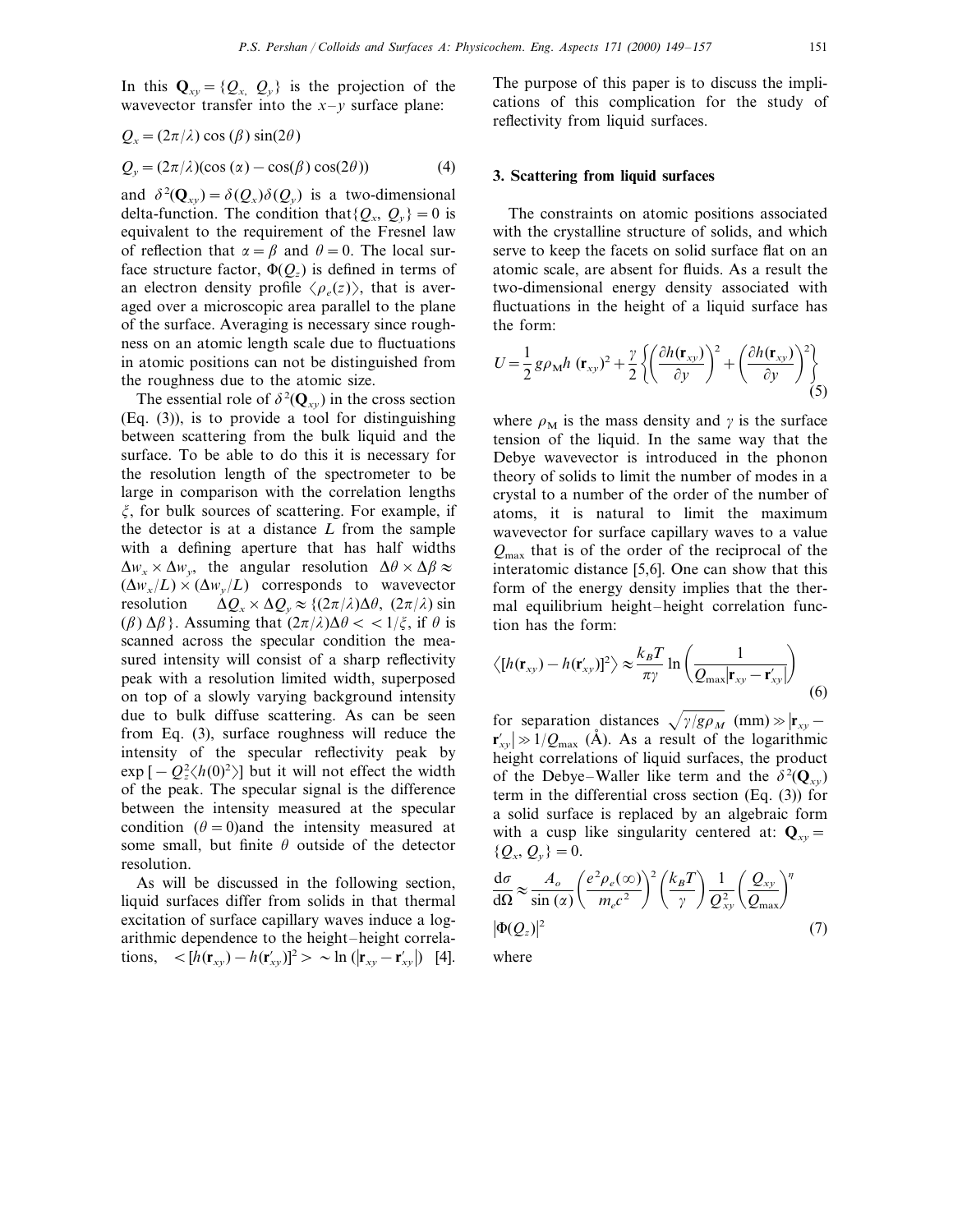

Fig. 2. Diffuse scattering from (a) the surface of water at room temperature and (b) liquid In at 170°C.

$$
\eta = \frac{k_{\rm B}T}{2\pi\gamma} Q_z^2 \tag{8}
$$

This algebraic shape for the cross section implies that the simple procedure that was used for differentiating between the surface and bulk scattering of solids can not be applied to liquid surfaces. Below we will discuss a practical method that can be used for liquid surfaces; however, for the moment we will proceed as though the background scattering is negligible. In fact this is usually the case for small incident angles where bulk diffuse scattering is negligibly small in comparison with surface scattering.

In the mean time note that it is only if the quantity  $\eta = k_B T Q_z^2/(2\pi\gamma) < 2$  that  $d\sigma/d\Omega$  displays the cusp algebraic singularity at  $Q_{xy} \approx 0$  and makes is possible to distinguish surface scattering from scattering originating in the bulk of the liquid. Physically this is because for sufficiently small  $Q_z$ ,  $\langle \exp\left\{i \langle h(r_{xy}) - h(0) Q_z\right\} \rangle \propto r_{xy}^{\eta}$  (see Eq. (2)) varies slowly enough that the Fourier transform in Eq. (2) is peaked at  $Q_{xy} \approx 0$ . For larger  $Q_z$ , or for  $\eta \geq 2$ , the primary contributions to the integral are weighted towards small  $r_{xy}$  and  $d\sigma/d\Omega$  is dominated by short distance, or atomic scale, correlations. The result for  $\eta \geq 2$  is that both bulk and surface diffuse scattering are dominated by fluctuations on the same atomic length scale and there is no physical way to separate the two. Specular reflectivity from a liquid surface is only observable for  $\eta \leq 2$ . For practical experiments the limitation can even be more severe. For example, if the detector resolution  $\Delta Q_x$  transverse to the plane of incidence is much broader than  $\Delta Q_v$  within the plane of incidence, the integral of  $1/\dot{Q}_{xy}^{2-\eta}$  over the *x*-component of the resolution function will result in a measured intensity as a function of  $\beta$  (or  $Q_v$ ) whose algebraic form could vary as slowly as  $1/Q_y^{1-\eta}$  In this case the reflectivity peak is confined to values of  $Q<sub>z</sub>$  for which  $n \leq 1$ . To the best of our knowledge this important limitation has not been discussed elsewhere in the literature.

The line shape and the effects of  $\eta$  are illustrated in Fig. 2 for diffuse scattering measured from the surface of a dielectric liquid (water) and a liquid metal (In). In order to account for the non-surface diffuse or bulk diffuse scattering the measurements, and also the theory (solid lines), correspond to:

$$
\Delta I(\alpha, \beta) \equiv I(\alpha, \beta, 0)
$$

$$
- (1/2) [I(\alpha, \beta, \Delta \theta) + I(\alpha, \beta, -\Delta \theta)]
$$

where  $I(\alpha, \beta, \theta)$  is the sum of all intensity that falls within the acceptance solid angle of the detector when it is located at  $(\alpha, \beta, \theta)$ . The angular offset  $\Delta\theta \approx 0.3$  to 0.4°, corresponding to  $\Delta Q_x$ varying from the order of 0.03–0.06  $\AA$ <sup>-1</sup> depending on  $\lambda$ . The data for water (left panel) was taken by simultaneously varying  $\alpha$  and  $\beta$  in order to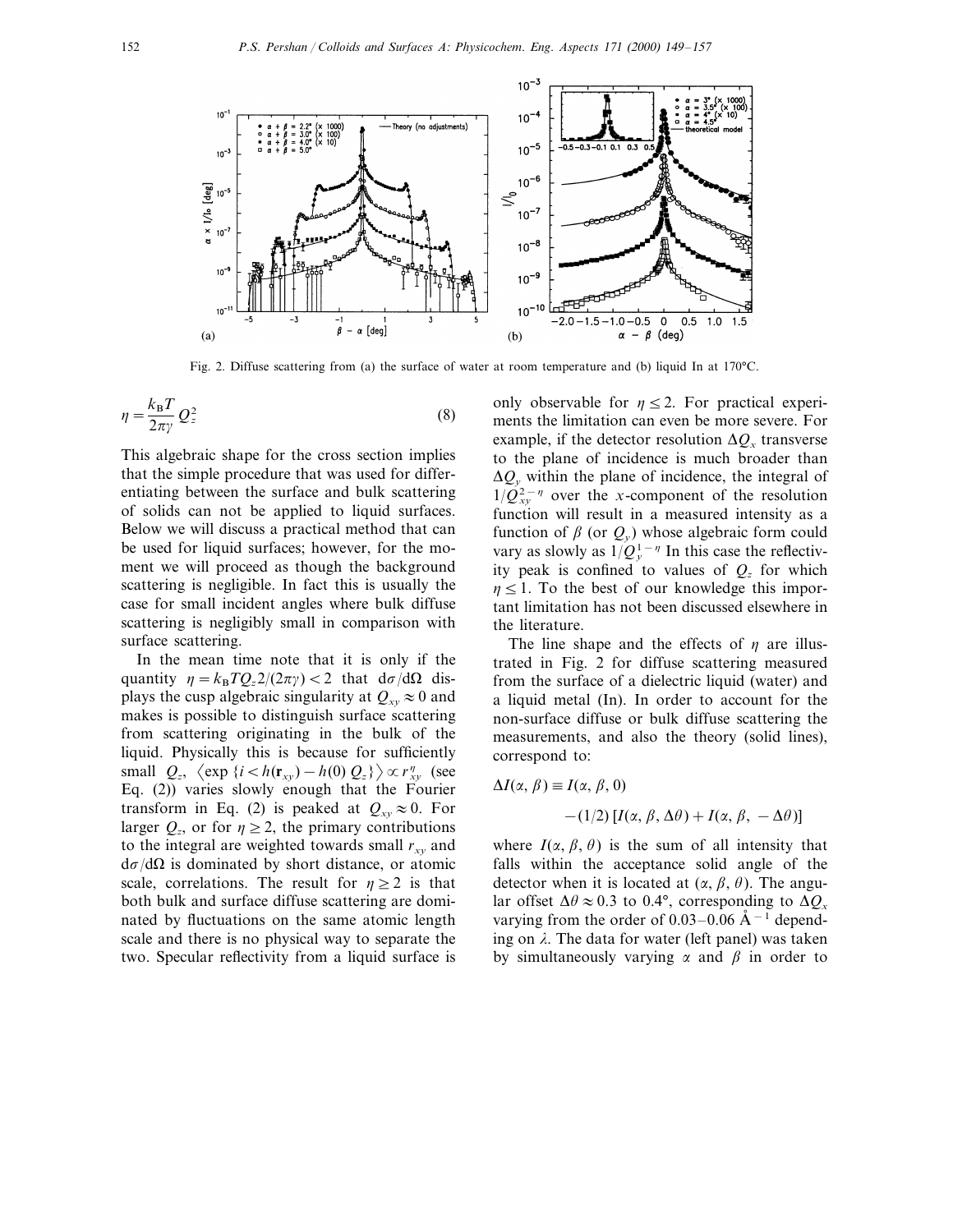keep  $\alpha + \beta$ (or  $Q_z$ ) constant. For the largest value of  $\alpha + \beta = 5.0^{\circ}$  the value of  $\eta \approx 0.17$  is much less than 2 and the deviations from the simple  $Q_{xy}^2$ power law are not significant. The cusps are relatively sharp and the integral over the cusp at the specular position has approximately the same half width as the detector. The solid lines are calculated by numerically integrating Eq. (7) over the resolution function formed by a rectangular slit with no adjustable parameters [6]. The small peaks at the two extreme ranges of the scans are the 'Yoneida peaks' that occur when either the incident or scattered angles are equal to the critical angle for total external reflection [7].

The data in the right panel is from the surface of a liquid metal (In) at 170 °C. For this data  $\alpha$ was held constant and  $\beta$  was varied. The largest  $Q_z$  obtained, corresponding to  $\alpha = 4^{\circ}$  and  $\beta = 5.5^{\circ}$ corresponds to  $\eta \approx 0.5$  and the effects of finite  $\eta$ are apparent. The solid lines were calculated by integrating Eq. (7) over the known resolution function. In this case the calculation requires knowledge of the local structure factor  $\Phi(Q_z)$ which was determined from the measurements of the  $Q<sub>z</sub>$  dependence of the specular reflectivity, which is  $I(\alpha, \alpha + \Delta\theta) + I(\alpha, \alpha - \Delta\theta)$  for  $\Delta\theta \approx 0.3^{\circ}$ as a function of  $Q_z$ . We take this difference to be a measure of the *Qz* dependence of the specular reflectivity.

#### **4. Specular reflectivity from a liquid surface**

In view of the tails of the cusp like shape of the scattering cross section (i.e. when  $n \leq 2$ ) from the liquid surface the separation between surface and bulk diffuse scattering can be somewhat arbitrary. We argue that so long as the bulk diffuse scattering varies slowly over an angular range comparable to the spectrometer resolution specular reflectivity can be interpreted as the difference between the intensity that is observed when the detector is centered on the nominal specular position and that observed when the detector is moved off of the specular condition by an amount larger than the spectrometer resolution. To simplify the discussion, for the moment we will neglect bulk diffuse scattering. So long as  $\eta$  is  $\ll 2$  the reflectivity  $R(Q_z)$  can in principle be calculated by integrating the peak in the differential cross section at  $Q_{xy}$  over the solid angle d $\Omega$  subtended by the detector:

$$
R(Q_z) = \int_{\Delta\beta\Delta\theta} \frac{d\sigma}{d\Omega} = \frac{\lambda^2}{4\pi^2} \frac{1}{\sin{(\alpha)}} \int_{\Delta^2 Q_{xy}} d^2 Q_{xy} \frac{d\sigma}{d\Omega}
$$
(9)

where  $Q_{xy} \equiv (\Delta Q_x)(\Delta Q_y) \approx (2\pi/\lambda)^2 \sin(\alpha) \cos(\alpha)$  $(\alpha)\Delta\beta\Delta\theta$  the projection of the detector resolution onto the plane of the surface.

The detector solid angle most commonly used in experiments is defined by a rectangular shape discussed earlier; however, if we make the heuristic approximation of taking  $\Delta^2 Q_{xy}$  to be circular with a radius  $Q_{res}$  Eq. (9) is easily integrated to obtain:

$$
R(Q_z) \approx \frac{16\pi^2 \rho_e(\infty)^2 e^4}{m^2 c^4} \left(\frac{1}{Q_z^4}\right) \left(\frac{Q_{\text{res}}}{Q_{\text{max}}}\right)^{\eta} |\Phi(Q_z)|^2
$$
\n(10)

There are two important features to note about this result.

First, if  $Q_{\text{res}} \approx Q_{\text{max}}$  the predicted reflectivity is identical to the Fresnel reflectivity expected from an ideal flat surface in which the electron density jumps abruptly from the vacuum to  $p(\infty)$  for the bulk liquid [2]:

$$
R(Q_z) \approx R_{\rm F}(Q_z) \frac{16\pi^2 \rho_e(\infty)^2 e^4}{m^2 c^4} \tag{11}
$$

where  $R_F(Q_z) \propto (1/Q_z^4)$ . The physical reason for this is as follows. The Fourier components of capillary roughness  $h(Q_{xy})$  with wavevector  $Q_{xy}$ scatter X-rays away from the specular condition; however, if the acceptance solid angle of the detector is large enough to collect this radiation the measured reflectivity is not reduced by this scattering  $[8-10]$ . It follows that if the acceptance solid angle of the detector, as defined by  $Q_{\text{res}}$ , is large enough to collect scattering from all of the surface capillary waves the measured intensity should be the same as that of the ideal flat surface. Daillant et al. had discussed an alternative proposal to that of introducing a high  $Q_{xy}$  cutoff to the integral from which Eq. (6) is derived. They prefer to assume that for short distances the energy density given by Eq. (5) is dominated by the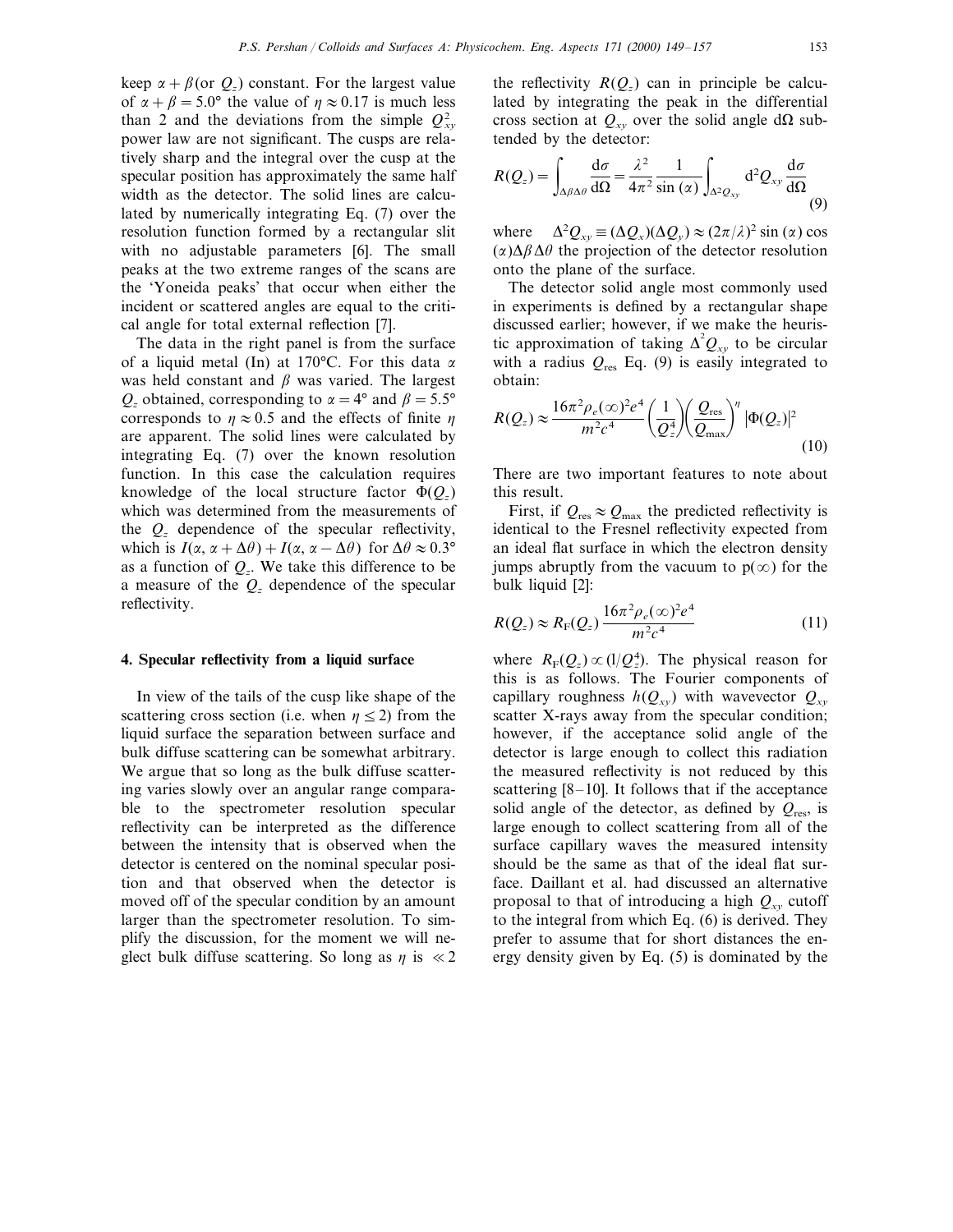higher order  $\left[\frac{\partial^2 h(\mathbf{r}_{xy})}{\partial x^2}\right]$  [11]. This has the effect of changing the denominator in the integral to something of the form  $\rho_M + \gamma |\mathbf{Q}_{xy}|^2 + K |\mathbf{Q}_{xy}|^4$ and serves to effectively cut off the integral at  $Q_{xy}^2 \approx \sqrt{\gamma/K}$  although this is just as sensible an approximation as the imposition of the hard cutoff at *Q*max, introduced here, unless there is short wavevector data to justify the  $K|{\bf Q}_{xy}|^4$  term there is also no reason to prefer it. Furthermore we find it hard to justify assuming that terms of order  $Q_{xy}^4$ are sufficiently large in comparison terms of order  $Q_{xy}^2$  to cutoff the integral, while terms of order  $Q_{xy}^6$  and higher order are negligible. The argument is similar to the wavevector expansions that form the basis for the rigorous underpinning of hyrdroynamics [12]. Furthermore, it seems that it would be very difficult to experimentally differentiate the  $Q_{xy}^4$  algebraic form of the cutoff from others that might be suggested.

Second, in view of the fact that the projection of the height of the detector aperture onto the  $x-y$  plane is proportional to  $\sin(\alpha)$  the reflectometer resolution within the plane of incidence,  $\Delta Q_v \approx (2\pi/\lambda) \sin{(\alpha)\Delta\beta}$  becomes increasingly



Fig. 3. Specular reflectivity data for water in the form  $R(Q_z)$ /  $R_{\rm F}(Q_z)$  vs.  $Q_z^2$  for detector heights of 0.8 mm ( $\bullet$ ), 2.0 mm ( $\blacksquare$ ) and 5.0 mm  $(\triangle)$ . The solid lines represent the best fit to Eqs. (12a) and (12b). The inset shows the dependence of the average value of  $\sigma$  on the vertical detector opening, kid. The slope of the connecting line is in perfect agreement with the predictions of Eq. (12b) if one assumes that  $Q_{res} \propto \sin(\alpha)$ .

coarse as  $Q_z = (4\pi/\lambda) \sin(\alpha)$  increases. As a result, with increasing  $Q_z$  more and more of the radiation that is scattered away from the specular direction falls within the acceptance solid angle of the detector. This is evident in the fact that  $Q_{\text{res}}/$ *Q*max, which is less than unity, increases with increasing  $Q<sub>z</sub>$  and has the effect that for fixed detector slits the dependence of the reflectivity on  $Q<sub>z</sub>$  is slightly less rapid than the explicit dependence shown in Eq.  $(10)$  [9,10].

Historically, most of the published treatments of these effects have been described by introducing a phenomenological resolution dependent surface roughness  $\sigma^2(\alpha)$  such that [8]:

$$
R(Q_z) \approx R_{\rm F}(Q_z) \exp\left[-\sigma^2(\alpha)Q_z^2\right]
$$
 (12a)

where

$$
\sigma^2(\alpha) \approx \left(\frac{k_B T}{2\pi \gamma}\right) \ln\left(\frac{Q_{\text{max}}}{Q_{\text{res}}}\right) = \frac{\eta}{Q_z^2} \ln\left(\frac{Q_{\text{max}}}{Q_{\text{res}}}\right) \quad (12b)
$$

and  $Q_{res}$  is proportional to  $Q_z = (4\pi/\lambda) \sin(\alpha)$ . As a practical matter the logarithmic dependence of  $\sigma^2(\alpha)$  on  $\alpha$  can often be neglected. For example the dependence on  $\alpha$  is clearly not important when  $Q_z$  is small and exp ( $-\sigma^2(\alpha)Q_z^2 \approx 1$ . The dependence on  $\alpha$  only becomes important when  $\sigma^2(\alpha)Q_z^2 \approx 1$ ; however, the range of  $\alpha$  between the value at which  $\sigma^2(\alpha)Q_z^2 \approx 1$  and the values when  $\exp[-\sigma^2(\alpha)Q_z^2]$  becomes small enough that measurements become impossible is rarely larger than a factor of 3 or 4. Over this range of  $\alpha$ , or  $Q_z$ , the logarithmic dependence can often be neglected. This can be seen in the data shown in Fig. 3 from Schwartz et al. [8]. The data shown is a log–log plot of  $[R(Q_z)/R_F(Q_z)]$  vs.  $Q_z^2$  for three different vertical openings of the aperture before the detector. As can be seen for each aperture the data is nearly linear, implying that the  $\alpha^2$  dependence on  $\alpha$  is nearly constant over the measured range of  $0 < Q_z \lesssim 0.5$ . On the other hand, evidence of the effect of the size of the detector is illustrated in the inset by the expected linear dependence between the best fit values of  $\sigma(\alpha)$  and the logarithm of the vertical aperture opening.

In a separate experiment Ocko et al. studied the temperature dependence of the specular reflectivity from a series of *n*-alkanes (C20 and C36). They made use of the fact that the surface tension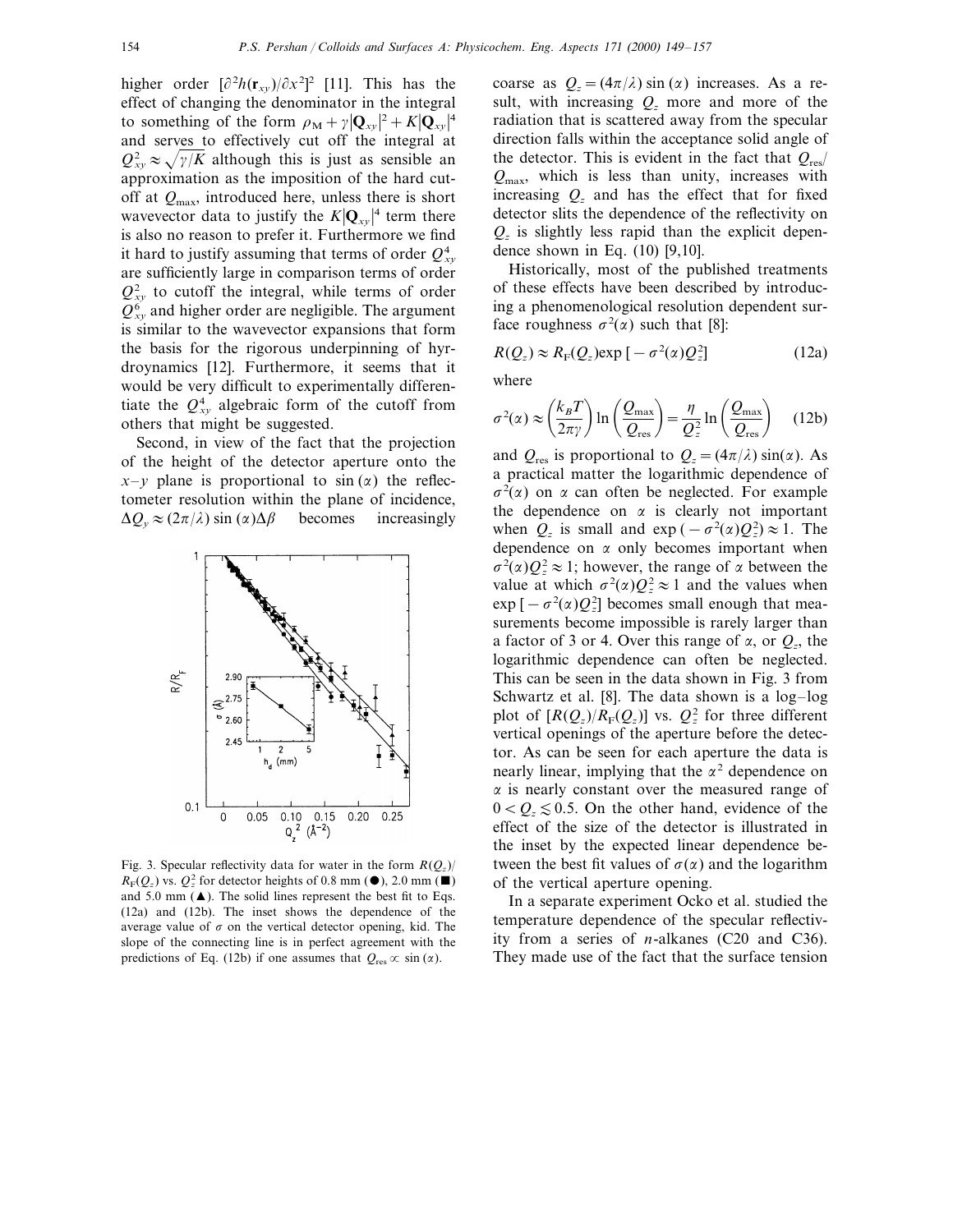

Fig. 4. (Left) normalized specular reflectivity data in the form of  $R(Q_z)/R_F(Q_z)$  from the surface of liquid Ga as a function of temperature. (Right) the same data as in the left panel divided by the predicted effect of thermal capillary waves  $(1/Q_z^2)(Q_{res}/Q_{max})^n$ .

of these alkanes is a strong function of temperature to demonstrate the validity of Eqs. (12a) and (12b) [13].

For liquid metals the combination of larger surface tension and larger electron density allows X-ray reflectivity to be measured to values of  $Q_z \approx 3$  Å<sup>-1</sup> and the effect of capillary waves is much more dramatic. The left panel in Fig. 4 shows data for the ratio  $[R(Q_z)/R_F(Q_z)]$  from the surface of liquid Ga for a range of temperatures. As discussed elsewhere the atoms at the surface of liquid metals are expected to be arranged in layers parallel to the surface and this is confirmed by the quasi Bragg peak observed for Ga at  $Q_z \approx$ 2.4  $\rm \AA^{-1}$  [14,15]. The fact that all of this temperature dependence is due to thermal capillary waves is demonstrated in the right panel of Fig. 4 where we show the results of dividing the data on the left by  $(Q_{\text{res}}/Q_{\text{max}})^n$ . As can be seen the predicted effect due to thermal capillary waves completely accounts for all of the temperature dependence. Note that for liquid Ga at 160°C the value of  $\eta \approx 1$ .

## **5. Diffuse scattering from inhomogeneous surfaces**

Finally we would like to point out that the diffuse scattering from thermal capillary waves on liquid surfaces is sufficiently well understood that



Fig. 5. Measured  $\Delta I/I_0$  vs. ( $\beta - \alpha$ ) for PBLG (a) homogeneous Langmuir monolayer and (b) an inhomogeneous bilayer. The solid curves (—) are theoretically expected predictions for homogeneous PBLG films based on Eq. (7) [6].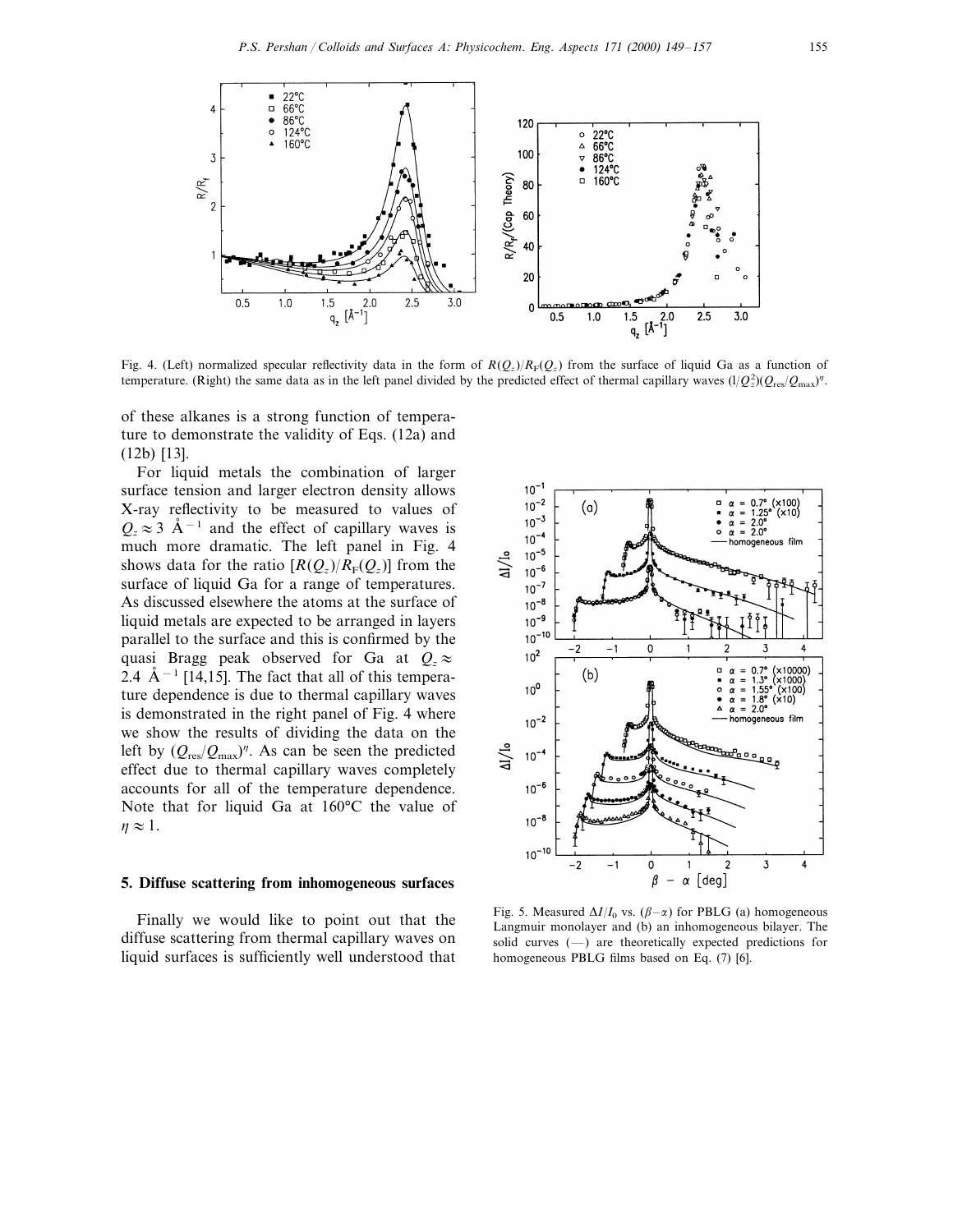any deviation between the experimental data and the capillary wave model can be interpreted in terms of surface inhomogeneities. The one published example of this approach is the experiment by Fukuto et al. on diffuse scattering from Lang-muir monolayers of the synthetic polypeptide, poly- $\gamma$ -benzyl-L-glutamate (PBLG) on the surface of water [6]. The data in the upper panel of Fig. 5 illustrates diffuse scattering from a homogeneous monolayer of PBLG, the data in the lower panel shows data from similar measurements at higher surface density in which some of the molecules have been expelled into a second layer. Under conditions at which the data in the lower panel were taken the film is inhomogeneous. In both panels the solid lines represent the theoretical predictions calculated from Eq. (7) using the functional form for  $\Phi(Q_z)$  that best fits the specular reflectivity  $R(O<sub>z</sub>)$ . For the homogeneous monolayer (upper panel) the data and theory agree perfectly. For the inhomogeneous layer (lower panel) the theoretical prediction of capillary wave theory is consistently below the data indicating excess scattering. This data has been analyzed and the correlation length for the surface inhomogeneity arising from two-dimensional clusters of molecules in the second layer is of the order of  $1000 \text{ Å}$ .

# **6. Summary**

In this paper we have discussed some of the basic phenomena that must be considered in interpreting X-ray scattering from the liquid surface. It has widely been recognized that surface roughness due to thermally excited capillary waves are responsible for a Debye–Waller like factor that reduces the intensity of specular reflectivity for larger angles. What has not previously been discussed; however, is the fact that for incident angles larger than the value for which the exponent  $n=2$  it is not possible to distinguish surface and bulk scattering. This effect can be exasperated by the shape of the resolution function and for some situations the practical limit for measuring specular reflectivity from liquid surfaces might correspond to  $\eta \approx 1$ . Nevertheless, the effects of thermal capillary waves are well understood and detailed studies of in-plane correlations from liquid surfaces are possible for liquids with  $\eta \leq 2$ .

# **Acknowledgements**

The research on capillary waves that formed the basis for this article was carried out in long standing collaboration with Moshe Deutsch(Bar-Ilan) and Ben Ocko (BNL) and a series of younger collaborators that include Alan Braslau and Dan Schwartz. Two of these, Elaine DiMasi and Holger Tostmann have contributed one separate article to this issue and Mark Schlossman and his colleagues have submitted another. The research support was provided by grants to Harvard University by the National Science Foundation, NSF-DMR95-23440 and the Department of Energy DE-FG02-88-ER45379. Measurements were performed at the Harvard/ BNL Liquid Surface Spectrometer on Beam Line X22B and at X25 at the NSLS. Support for BNL is through DOE Contract No. DE– AC02–98CH10886.

# **References**

- [1] J. Als-Nielsen, F. Christensen, P.S. Pershan, Phys. Rev. Lett. 48 (1982) 1107.
- [2] P.S. Pershan, J. Als-Nielsen, Phys. Rev. Lett. 52 (1984) 759.
- [3] P.S. Pershan, Phys. Rev. E50 (1994) 2369.
- [4] S.K. Sinha, E.B. Sirota, S. Garoff, et al., Phys. Rev. B 38 (1988) 2297.
- [5] H. Tostmann, E. DiMasi, P.S. Pershan, et al., Phys. Rev. B 59 (1999) 783.
- [6] M. Fukuto, R.K. Heilmann, P.S. Pershan, et al., Phys. Rev. Lett. 81 (1998) 3455.
- [7] Y. Yoneida, Phys. Rev. 131 (1963) 2010.
- [8] D.K. Schwartz, M.L. Schlossman, E.H. Kawamoto, et al., Phys. Rev. A 41 (1990) 5687.
- [9] A. Braslau, M. Deutsch, P.S. Pershan, et al., Phys. Rev. Lett. 54 (1985) 114.
- [10] A. Braslau, P.S. Pershan, G. Swislow, et al., Phys. Rev. A 38 (1988) 2457.
- [11] J. Daillant, L. Bosio, B. Harzallah, et al., J. Phys. II 1 . (1991) 149.